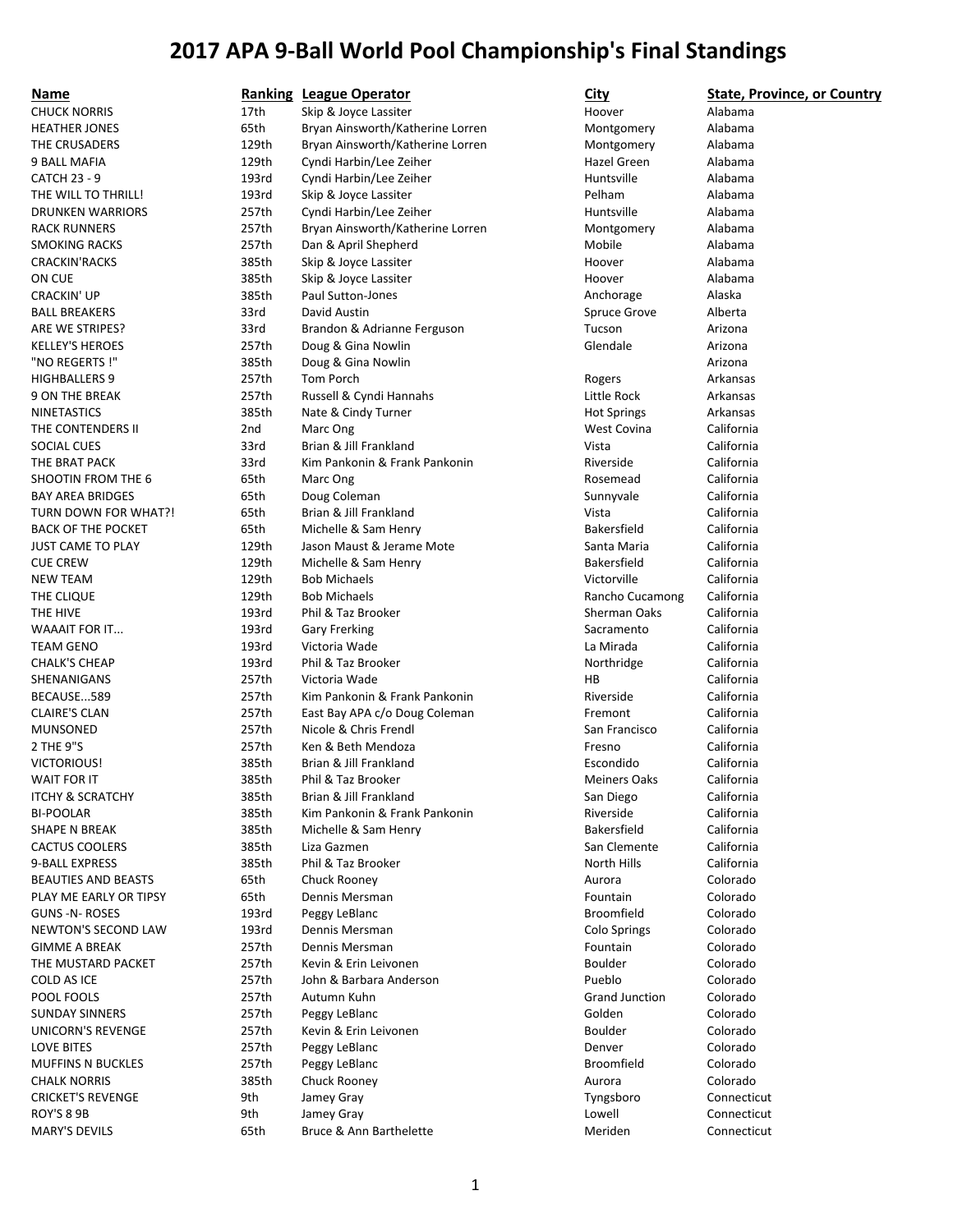DOME CLOSED 65th Bruce & Ann Barthelette Branford Branford Connecticut LOWER LEVEL **129th George Trabucchi** 129th George Trabucchi N Smithfield Connecticut I FORGOT **257th** Bruce & Ann Barthelette **257th** Bruce & Ann Barthelette **National Accommension** Connecticut LAGLESS NIGHT **257th** Bruce & Ann Barthelette **East Granby** Connecticut KEITH WATERS **257th** Bruce & Ann Barthelette Southington Connecticut CAROLE BEEBE 257th Bruce & Ann Barthelette Vernon Connecticut JOLLY MUGS **385th** Bruce & Ann Barthelette New London Connecticut SONS OF MOSCONI **385th** George Trabucchi **Connecticut** Providence Connecticut KENNY ROBIDOUX **385th George Trabucchi** N Smithfield Connecticut RACKEM SACKEM 9th Duke Black & Charlyn Wilson-Black Millville Delaware RICHARD GRUND 9th Mark Gokey Number 2012 19th Mark Gokey Number 2013 19th Wyoming Delaware LEGION OF DOOM 17th Duke Black & Charlyn Wilson-Black Bridgeton Delaware SWEET REVENGE II 129th Duke Black & Charlyn Wilson-Black Havertown Delaware POT LUCK 257th Mark Gokey Golts Delaware IMAGINE DRAGONS **257th** Mark Gokey **Accord Mark Harrington** Delaware DIRTY BIRDS 9 33rd Eddie Rivera Casselberry Florida DEPT OF DEFENSE 33rd Jim Rowe Ft. Walton Bch Florida STILL CRYIN' **STILL CRYIN'** 33rd Rich Chamberlain **Merritt Island** Florida THE UNUSUAL SUSPECTS 33rd Chuck & Claudia Strange Cames Gainesville Florida TEAM FOCUS 65th Tim Pollet Cape Coral Florida Florida 65th Tim Pollet Cape Coral Florida WE'RE IN THERE THE IN THERE THE SOLUTION OF STATE OF STATE REAL CONTROLLER THE SOLUTION OF STATE SERVIDE STATE WALLYS 1 **65th** Robin & Russ Dunnam **Communist Clareland** Florida Robin & Russ Dunnam BLACKLISTED 9 65th Chuck & Claudia Strange Chuck Chuck Chuck 3 Claudia Strange Cala LIQUID STUPID 65th Eddie Rivera Casselberry Florida IMPRACTICAL STROKERS 65th Jeanette Lee **Brandon** Brandon Florida KEEP 'EM RACKEN 65th Eric & Kim Aiken Jupiter Florida BLUEWATER **65th** Jim Rowe **Fig. 10 and Formula** Fe. Walton Bch Florida CATCH US IF U CAN! 65th Gene Weaver Davie Florida THE JAMES GANG **65th** Rich Chamberlain **Reserves And Albertain** Melbourne Florida BROKEN ENGLISH 129th Chuck & Claudia Strange Cocala Cocala Florida NO DICE **129th Gary & Howard Kalos** Miami Miami Florida CAN YA FEEL IT? 129th Matt Miley Pace Florida ANGELS AND DEVILS **129th** Jeanette Lee Tampa Tampa Florida BANKERS Florida 129th Michael & Sherie Strout Largo Largo Florida CANCEL CHRISTMAS 129th Ken Lewis Jacksonville Florida STILL MONKEYING AROUND 129th Rich Chamberlain Merritt Island Florida SWAMPGRASS 129th Eric & Kim Aiken Palm Beach Gard Florida THE DUSTY NUTTERS **193rd** Rich Chamberlain Merritt Island Florida THE GATORZ 8 193rd Rex Sharrai 1931 - Rex Sharrai Rex Sharrai Rex 2014 - Punta Gorda Riorida WENDELL DAVIS **193rd** James Brewer & Daniel Ball **Lynn Haven** Florida WE?RE SOLIDS, RIGHT? 193rd Pamela Rowdon Daytona Beach Florida 9‐BALL STROKERS 193rd Michael & Sherie Strout Palm Harbor Florida 9 BALL WIZARDS 193rd Eddie Rivera Winter Park Florida ISLAND SHARKS 257th Eddie Rivera Orlando Florida HAVEN'T GOT A CUE 257th Steve & Nina Myers 257th Steve & Nina Myers 257th Steve & Nina Myers 257th Steve & Nina Myers 257th Steve & Nina Myers 257th Steve & Nina Myers 257th Steve & Nina Myers 2012 CHOOT 'EM PART DEUX 257th Stacey Elliott The State of Tallahassee Florida THANKS FOR RACKING **257th** Jeff & Cassie Howell **Communist Constructs** Stuart Florida THE NEW GUYS Florida **385th** Gene Weaver Coral Springs Coral Springs Florida DYNAMIC 98 385th Ken Lewis Jacksonville Florida MISCUE AGAIN 6 1990 1385th Ken & Leslie Wood Spring Hill Spring Hill Florida NO! NOT THEM! The Same Contact Assembly of the Same States of the Same States of The States of The States of T WRECKING CUE 385th Pamela Rowdon Deltona Florida GUZZLERS 385th Steve & Nina Myers Sarasota Florida JESSE HOLLOMAN 385th Eddie Rivera Casselberry Florida PAPA JOHNS 385th Eddie Rivera Casselberry Florida EDDIE'S CREW 60 9th Joe & India Kirkland Athens Athens Georgia STRAIGHT SHOOTERS **17th Woody & Pamela McClure** Marietta Marietta Georgia THE CREW 65th Larry Dumas **Macon** Macon Georgia THE RESILIENT FEW **65th Charli McAllister Charli McAllister** Austell Austell Georgia NO FILTER 193rd Woody & Pamela McClure 193rd Woody & Pamela McClure Marietta Georgia NO JOKIN', JUST STROKIN' 257th Charli McAllister Hiram Georgia DEGENERATES 60 1385th Woody & Pamela McClure 60 12 12 12 13 Atlanta 6eorgia GOOD OLD BOYS **385th** Alex & Chrissy Gooch **Dalton** Dalton Georgia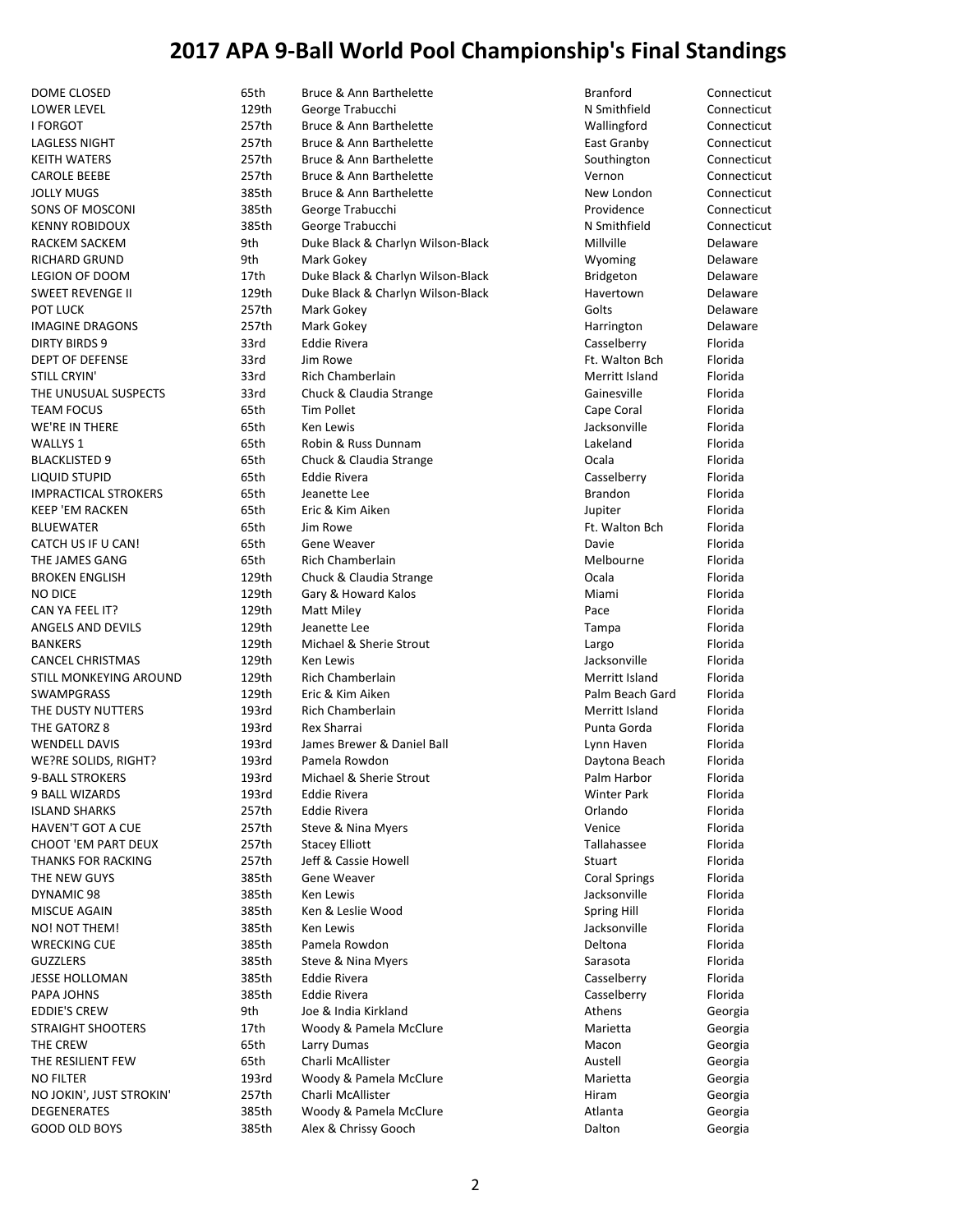ALL BUS 9 65th Dante Guagliardo **Access 1965** Honolulu Hawaii Hawaii BUDDIES AGAIN 257th Charice Hubbard 2000 100 Boise Idaho 5TH STREET PLAYERS **1st Bruce & Dana Patton** 1st Dupo **Dupo** Illinois HERE WE GO AGAIN 11 12 3rd Robin & George Kwiatkowski Grayslake Grayslake Illinois BLACK EYED BIRD 5th Rob & Mary Guzzo Joliet Illinois VILLIANS 17th JR and Katie Conn/Zack Pettyjohn Waynesville Illinois THERE'S ALWAYS 1 17th Braden Hall **Information Chicago** Illinois BART'S PLACE - DON M. 4 33rd Brian Garwood The Control of Tovey Towey Illinois ANOTHER BAD IDEA !!! 33rd Braden Hall 33rd Braden Hall Chicago Illinois I'LL HAVE ANOTHER 65th Rob & Mary Guzzo Shorewood Illinois OVER-RATED 65th Cris Handley **Casey Casey Illinois** Casey Illinois POCKET CHANGE 309 65th Santino Lamancusa CHANGE 100 Bloomington Illinois JUST WHACK IT ! THE SUZAINE SUZAINE Zadel & Karl Nordeen Arlington Hts Illinois 9 LIVES 193rd Sylvia & Pat Prendergast Cicero Illinois OF COURSE IT'S A GOOD IDEA 257th Kim Jones 2000 100 100 2001 2002 100 2004 257th Kim Jones 2002 257th 2012 257th 2012 257th 2012 257th 2012 257th 2012 257th 2012 257th 2012 257th 2012 257th 2012 257th 2012 257th 2012 257th THE 9 IS MINE! 257th Joe Parrillo Glendale Hts Illinois EXCEPTION BY MARRIAGE 257th Nick Diaz Fox River Grove Illinois PUPPY MONKEY BABY **257th** Robin & George Kwiatkowski **Wauconda** Illinois BAD COMPANY **257th** Kim Jones **Champaign** Illinois GET OVER IT!! 257th Ross Schaefer Chicago Chicago Illinois HEAD HUNTERS **257th Bruce & Dana Patton Communist Communist Communist Communist Communist Communist Communist Communist Communist Communist Communist Communist Communist Communist Communist Communist Communist Communist** THE LOONEY TUNES **257th** Kim Jones **Contained Accounts** Decatur Illinois JUST TAP IT 257th Maggie Moore Pekin Illinois PREDATORS 257th Rob Ahne Carterville Illinois TEJ'S-ERNIE 257th Doug Krus 2000 Peoria Peoria Illinois GOON SQUAD 385th Johnny & Gloria Maricich Crown Point Illinois COMEBACK KIDS **385th** Johnny & Gloria Maricich Griffith Griffith Illinois GREEN MACHINE 2 **385th** Doug Gellner **Communist Communist Communist Communist Communist Communist Communist Communist Communist Communist Communist Communist Communist Communist Communist Communist Communist Communist Comm** CUE WORKS‐JESSI 385th Maggie Moore East Peoria Illinois POOLIN AROUND 17th Matt Leckner Bryan Indiana ACCIDENTAL DEFENSE **65th** Stacey Bostic & Shawn Wilson Bloomington Indiana HILLBILLY HUSTLERS **65th Troy & Tammie Jones 1988 CONVIDENT** MacAustraliana CROOKS AND CUES **65th** John Schoonveld & Matt Gillespie **Indianapolis** Indiana STICKS OF DEATH 129th Dan Carter Carter Carter Danville Danville Indiana THE GUN SHOW **129th** Chuck & Tina Austin **Example 2018** Evansville Indiana ROUTE 6 WATCH YOUR 6 193rd Matt Leckner **193rd Matt Leckner 193rd** Matt Leckner **193rd** Matt Leckner **193rd** Matt Leckner **193rd** BOMB SQUAD 193rd Danny Pound 1930 Bomb Brazil Brazil Indiana FOCUS **257th** Chuck & Tina Austin **Example 257th** Chuck & Tina Austin Evansville **Evansville** LAST MISTAKE THE 257th John Schoonveld & Matt Gillespie The Indianapolis Indiana ANTI MATTER **257th** Troy Jones & Tammie Jones Middletown Indiana BREAK N RUN 257th ReDonna Simmons **Fort Wayne** Indiana NATURAL SPEED 257th John Schoonveld & Matt Gillespie and Indianapolis Indiana BUILT FOR VEGAS 385th Dan Carter Lafayette Indiana MAD DOG MEAN 1992 SASth John Schoonveld & Matt Gillespie and Lebanon and Indiana PLAN B 385th Troy Jones & Tammie Jones 305th Troy Jonesboro Indiana HOOSIER HUSTLERS **1985th** Wayne Hartman **Elkhart Indiana** Elkhart Indiana DEATH STROKE 257th Randy Jones Des Moines Iowa FAMILY RUNS DEEP **257th** Chad & Meghan Howell **Changes** Davenport Iowa RAISED BY WOLVES **385th** Randy Jones **Clive** Clive **Clive** Iowa RUN OUT KINGS 385th Chad & Meghan Howell Davenport Iowa SNACK MAKON 5th Noriyuki Nanjo Japan ANIGONS 65th Noriyuki Nanjo Osaka Japan REALMID 129th Noriyuki Nanjo 129th Noriyuki Nanjo 129th Atsugi Atsugi Japan B ST 9ERS 193rd Roy Harris Salina Kansas 9'S A CROWD 193rd Kent Henderson Topeka Kansas THE BACONATER'S 257th Kent Henderson Meridan Kansas SMOKEY & THE BANDITS 9th Gary Muzzillo **Candidates and Contact Cary Active Candidates** Kentucky CUELESS MISFITS **33rd** Quentin Spooner **CUELESS MISFITS CUELESS MISFITS** BC HUSTLERS 65th Danielle & Jesse Hecht Christian Louisville Kentucky LEGION OF BOOM **257th** Jeff Johns **Communist Communist Communist Communist Communist Communist Communist Communist Communist Communist Communist Communist Communist Communist Communist Communist Communist Communist Communi** OUT OF SHAPE 257th Gary Muzzillo **2000 COVERSING COVERTS COVERTS** Florence **Coverts** Kentucky FRED BEAR'S HUSKY NATION 257th Danielle & Jesse Hecht Christian Louisville Kentucky THAT GT MAFIA 33rd Steve Floyd Bossier Louisiana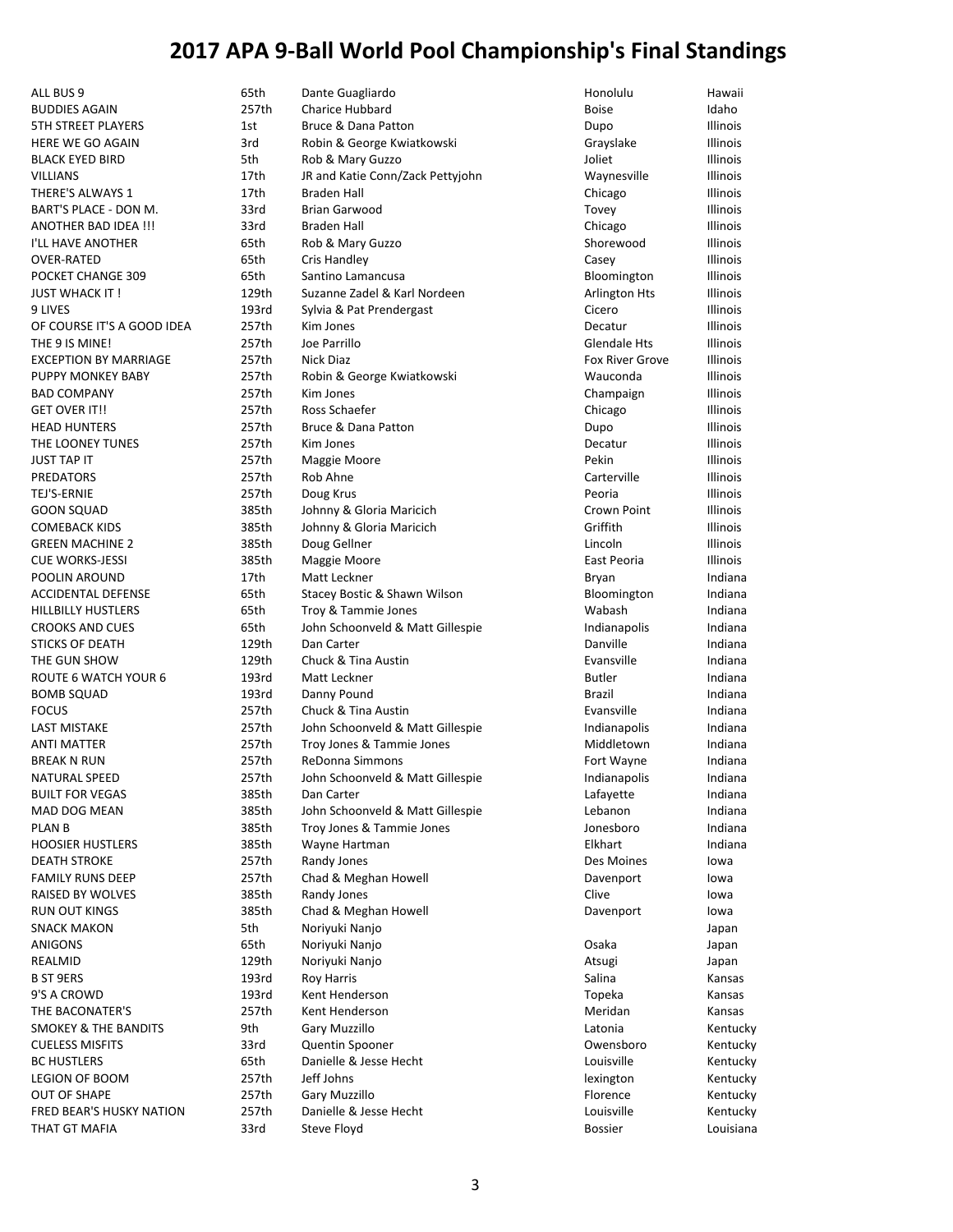THE BLACK BULL WRANGLERS 65th Dart Volz Baton Rouge Louisiana BAD INFLUENCE **129th** Joe Holden **129th McComb** Louisiana W.D. SOUTHERN STYLE **129th** Preston & Lisa Granger **Lage Lafayette** Louisiana DAVIN GOMEZ **129th Darin & Stacy Daussat** Gretna Gretna Louisiana SWEET INTIMIDATORS 
and the state of the Monroe and Hennessey and Mest Monroe Monroe Louisiana WOULD YOU LOOK AT THAT! 193rd Darin & Stacy Daussat Covington Covington Louisiana BUBBLES N DA BATHTUB 193rd Steve Floyd Steve Floyd Shreveport Louisiana SWAMP STROKERS **193rd** Kati & Paul Hennessey Nest Monroe Louisiana PURPLE COBRAS 193rd Steve Floyd Shreveport Louisiana SHAKE & BREAK - LA 257th Preston & Lisa Granger Cases and Lafayette Louisiana VICKIE FERGUSON **STEVE STEVE FROM STEVE FIGUS** SHREVER SHREVED SHREVED SHREVED SHREVED SHREVED SHREVED SHREVED SH BRANDI SUIRE 257th Preston & Lisa Granger Abbeville Louisiana GNOME SAYIN **385th** Preston & Lisa Granger **Communist Career Constructs** Louisiana SURE SHOTS **385th** Preston & Lisa Granger **Constant Accord Lafayette** Louisiana WHITE DIAMOND OUTLAWS 385th Preston & Lisa Granger and Lafayette Lafayette Louisiana RICKOCHET RATTLERS **1985th** Preston & Lisa Granger **Lage Lafayette** Louisiana CAJUN TIGERS **1985th** Dart Volz Baton Rouge Louisiana **Baton Rouge** Louisiana CAROL COLSON 129th John & Pauline Ostro 120 Bangor Maine RAIL RIDERS **129th** John & Pauline Ostro **129th** John And Biddeford Biddeford Maine TOWNHOUSE 257th John & Pauline Ostro Saco Maine HYPNOTIC **Substitute Settima Terry & Valerie Justice** Contains a Dundalk Maryland FAMILY TIES THE STAMILY TIES STATES AND TERRY & Valerie Justice States and Dealtimore Maryland RUMSHATA 17th Mike & Sarah Geiter/Dave & Vicki Beatty Springfield Maryland ALL OUT OF BUBBLE GUM 33rd Terry & Valerie Justice **Hagerstown** Maryland WILD MOOSE The State of Maryland State Terry & Valerie Justice The State of Tederick Maryland CHALK ON THE WILDSIDE 65th Terry & Valerie Justice Carney Carney Carney Maryland STR8 HUSTLIN' 129th Mike & Sarah Geiter/Dave & Vicki Beatty Gaithersburg Maryland JAKKIS 129th Terry & Valerie Justice Inwood Maryland CUE KIDS ON THE BLOCK 193rd Mike & Sarah Geiter/Dave & Vicki Beatty Fairfax Maryland<br>LIGHTS OUT! 193rd Terry & Valerie Justice Sarah Getter Maryland LIGHTS OUT! 193rd Terry & Valerie Justice and Baltimore Maryland Maryland 9BALL.COM 257th Mike & Sarah Geiter/Dave & Vicki Beatty Severna Park Maryland 9-BALL SNIPERS 257th Terry & Valerie Justice CHE Hagerstown Maryland Q SQUARD 257th Terry & Valerie Justice Baltimore Maryland LALLO'S The Subsetted Controller of the Sandwick Controller Maryland State of the Sandwick Maryland Maryland THANKS FOR PLAYING **385th** Terry & Valerie Justice **Baltimore** Baltimore Maryland AFTER MIDNIGHT **AFTER MIDNIGHT** 385th Terry & Valerie Justice **AFTER MIDNIGHT** Maryland RON'S LEGACY **1988** 385th Mike & Sarah Geiter/Dave & Vicki Beatty Laurel Maryland BREAK NINE 17th Steve & Lisa Blaney 17th Steve & Lisa Blaney 17th Steve & Lisa Blaney 17th Steve & Lisa Blaney U MAD BRO? 65th Kelly Hall Chicopee Massachusetts BREAKING BAD 65th Pam Hall Hooksett Massachusetts LYNCHBURG LUNATICS 129th Pam Hall Portsmouth Massachusetts CHALK IT UP 508 129th Steve & Lisa Blaney Taunton Massachusetts RED ONION 193rd Kelly Hall Baldwinville Massachusetts Massachusetts STICK IT 2'EM 193rd Pam Hall Structure Contains the Salem Massachusetts REGAL BEAGLE 257th Kelly Hall 257th Kelly Hall Indian Orchard Massachusetts BUCKS TEAM 65th Tom & Judy Jenkins Communication Dearborn Hts Michigan LUCK OF THE IRISH 129th 129th Tom & Judy Jenkins The Communication of Redford Michigan POCKET STUFFERS TO THE 129th Christine Piefer & Michael Sexton Lapeer Christine Michigan CHALKING DEAD 129th John Easton **129th John Easton** Benton Harbor Michigan STROKE N HOPE 129th Dean Johnson Mishawaka Michigan BECKY SCOTT 129th John Easton Holland Michigan DON'T GET DOUGED 193rd Lonnie Ward 193rd Flint Flint Michigan QUESTIONABLES 9 257th Saginaw Bay APA c/o Mike Sexton Sterling Sterling Michigan 9-BALL DIAMOND BUSTERS 257th Jim Cavender The Communication of Tekonsha Michigan HONEY BADGERS 257th Norman Wright & Rhonda Ayers Grand Rapids Mi Michigan THE BELLE RIVER MISFITS 257th Christine Piefer & Michael Sexton Columbus Michigan BUT I GOT SHAPE 257th Mike & Daryl Keeler Communication Chalamazoo Michigan BREAKIN BAD **385th** Norman Wright & Rhonda Ayers **Grand Rapids** Michigan MAD SCRAMBLE **1985th** Nick & Laura Coutcher **Nichigan** Toledo Michigan THAT'S PUDDY **Solut Accord Mike & Daryl Keeler** Change and Michigan Michigan Michigan FUNKYTOWN MONKEYS 385th Jim Cavender **Gramman Constructs** Jackson Michigan THOSE PEOPLE 385th Jim Cavender Adrian Michigan #NOTMYCAPTAIN 33rd James & Trina Henry Fridley Minnesota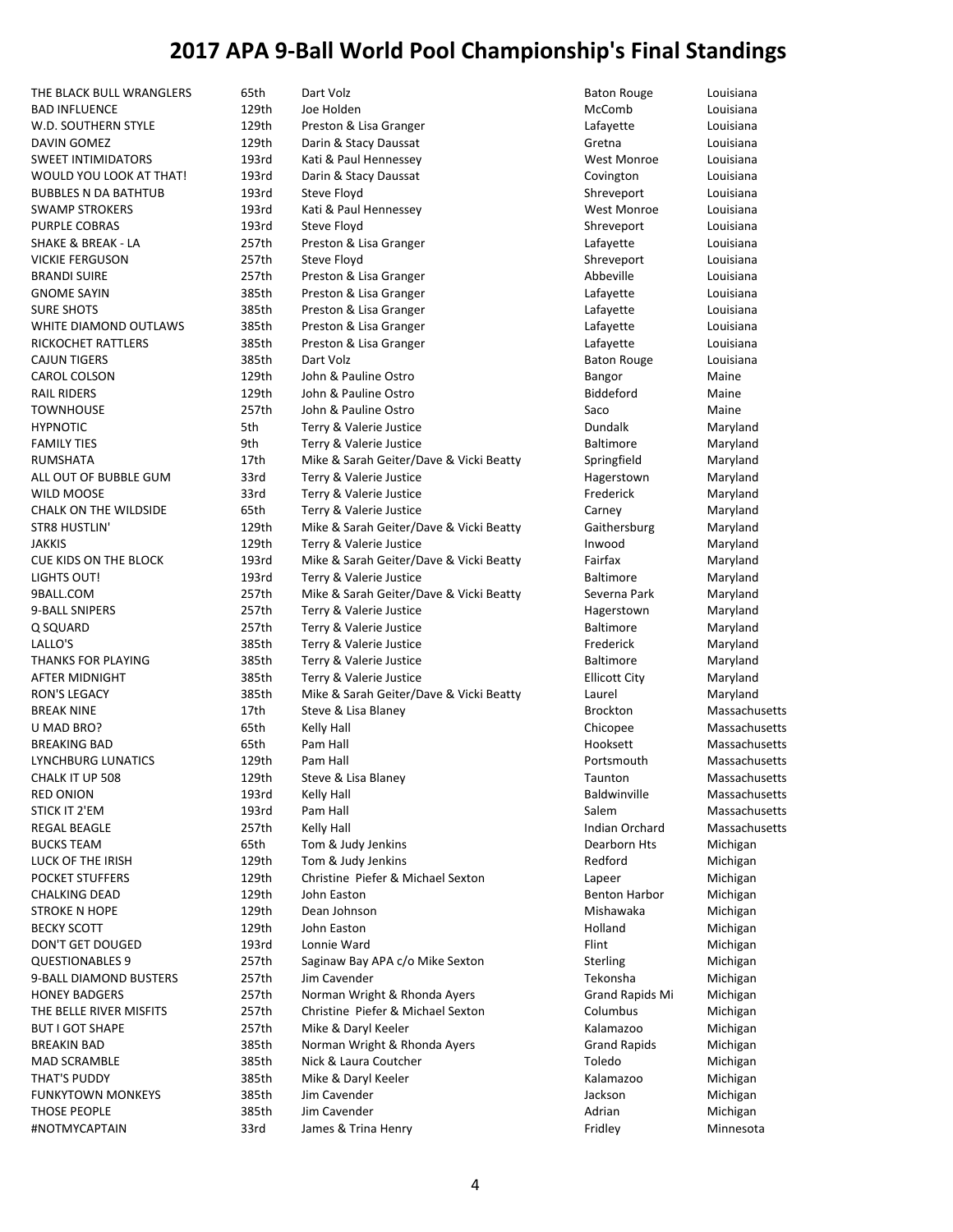NORTHSIDERS 65th James & Trina Henry Spring Lake Pk Minnesota SHAWN PHILLIPS **257th** Marc Lancaster/Jim Badger Southaven Mississipi CLOUD 9 257th Marc Lancaster/Jim Badger Southaven Mississipi WE DAT **385th** Susan & Randy Church **Channel Communist Communist Communist Communist Communist Communist Communist Communist Communist Communist Communist Communist Communist Communist Communist Communist Communist Communi** 8 RUNNERS 17th Tony Morrison Springfield Missouri PART DEUCE The State of the Brad & Temper Jones The Poplar Bluff Missouri TEACHERS PETS TEACHERS PETS And Said Joe & Kelly Wilmes St Peters St Peters Missouri CROSS EYED CRICKET 33rd Rob Hough Warrensburg Missouri POOL AND THE GANG **65th** St Louis APA **State Container St Louis APA** Webster Groves Missouri EASY 9'S 129th St Louis APA Webster Groves Missouri JUST IN TIME **193rd** Greg & Alana Pierce **193rd** Greg & Alana Pierce Kansas City Missouri A NAME IN A HAT **257th** Brad & Temper Jones **Cape Girardeau** Missouri 9‐BALLERS **385th Mark & Tracy Berger** Server Bolla Missouri Missouri COOKIE'S LONG SHOTS 385th James Johnston Osawatomie Missouri JEFF'S DAY CARE **385th Greg & Alana Pierce 1986** Missouri Chansas City Missouri WHO DA THOUGHT **385th** John Hensley **Blue Springs** Missouri Missouri JUST GO WITH IT 9B 385th John Amelsberg Supervisors and Blk Eagle Montana GETTER DONE 385th John Amelsberg Gt Falls Montana SUSIE'S CREW 9 **65th** Chuck Walls **Chuck Media Accompany of the Chuck Walls** Bellevue Nebraska THE REJECTS **1988** 257th Joe & Carmen Bond 1997 Controlled Methods Nebraska BROTHER'S **257th** Joe & Carmen Bond **Carmen Bond** North Platte Nebraska MERICA 257th Chuck Walls 2000 120 Mehraska Nebraska THE TROUBLE MAKERS **65th Seth & Heather Allison** Reno Reno Revada ARMED AND HAMMERED 129th Seth & Heather Allison Carson City Nevada DRINKERS W/A POOL PROBLEM 193rd Marvin Rethman & Ursula Rethman Las Vegas Nevada FLICKIN' MARSHMELLOWS 385th Marvin Rethman & Ursula Rethman Las Vegas Nevada 9-BALL FEVER 257th Tracie Hersey / Doug Hersey 257th Tracie Hersey August 257th Tracie Hersey August 257th Tracie Hersey August 257th 2012 TIZ AND THEM 33rd Jeff Duda Philadelphia New Jersey MARLTON V.F.W. **33rd Dave Piotrowski & Michelle Miller** Marlton Marlton New Jersey IT IS WHAT IT IS For A Review of Sthe Dave Piotrowski & Michelle Miller Trenton New Jersey FRANCHIZE PLAYERS **129th** Jeff Duda **129th Jeff Duda** Philadelphia New Jersey SCHINDLER'S LIST THE 129th Dave Piotrowski & Michelle Miller Trenton New Jersey CNUT NJ TRANSIT 129th Cyndi Mahon Edison New Jersey TAMMY BUCSKOWSKI **129th Gary Barsky/ Bob Vandertoorn** Bayonne Bayonne New Jersey A NEW TEAM 129th Al Pfersch Clifton New Jersey RICHES SHENANIGATORS 
and the State of the Cyndi Mahon 
and the Communication of the Communication Communication Cyndi Mahon and the Communication Communication of the Communication of the Communication of the Communicatio HEAVY HITTERZ **193rd** Al Pfersch **Clifton** Clifton New Jersey KINGS OF CASTLE **193rd** Anthony Narducci **New Jersey** East Rutherford New Jersey BYE FELICIA **257th** Anthony Narducci **Communist Carrield** New Jersey CNUT HAKUNA MATATA 257th Cyndi Mahon Edison New Jersey WHAT DID I DO!? 257th Brian & Marlene Boyle 257th Brian & Marlene Boyle Pittstown New Jersey ZARKY'S MACHINE 257th Dave Piotrowski & Michelle Miller New Lisbon New Jersey OUTCASTS 385th Dawn Hopkins Eatontown New Jersey DON'T TAKE IT PERSONAL 385th Dave Piotrowski & Michelle Miller Pemberton New Jersey THE PINEYS 385th Dave Piotrowski & Michelle Miller Egg Harbor Twp. New Jersey JESTERS 385th Brian & Marlene Boyle Somerville New Jersey STROKERS,TOO 129th Beau Harrison Farmington New Mexico THE SALOON SHOTS **1986** 385th Beau Harrison **Communist Constructs** Las Vegas New Mexico I APPRECIATE THAT... **65th Kathy McAleer/Ryan McAleer** New York New York GROUP THERAPY **65th** Ross & Smith Banfield **Astoria** Astoria New York THAT'S U 65th Chris & Veronica Washy Comments Cowanda New York ESCAPE ARTISTS 193rd Joe Sinicropi Albany New York NOT OUR PROBLEM 193rd Mark Arras **193rd Mark Arras 193** mew York CHALK IS CHEAP **257th** Brad & Kim Rees Liverpool New York POCKET SPEED **1257th** Daisy Hutchinson **COVID-257th** Daisy Hutchinson Rochester Rochester New York 9 BALL SPINNERS **257th Ivan & Tina Quintana** Amsterdam Mew York RAVEN LUNATICS **257th** Jerry Bayer / Melissa Cossidente Lindenhurst New York CAN'T SCRATCH FEVER **257th** Brad & Kim Rees Syracuse New York DONALD SWAN 257th Ed & Laura Stein 2008 257th Ed & Laura Stein 2008 2012 2014 2015 2018 2019 2018 2019 2018 20 HIT AND RUN 257th Ross & Smith Banfield Jackson Heights New York PUBLIC ENEMY New York 257th Kelly & David Dreidel New Yorkville New Yorkville New York DONNIES CREW 385th Gregg Cordero Endicott New York RENEGADES 385th Kelly & David Dreidel Oneonta New York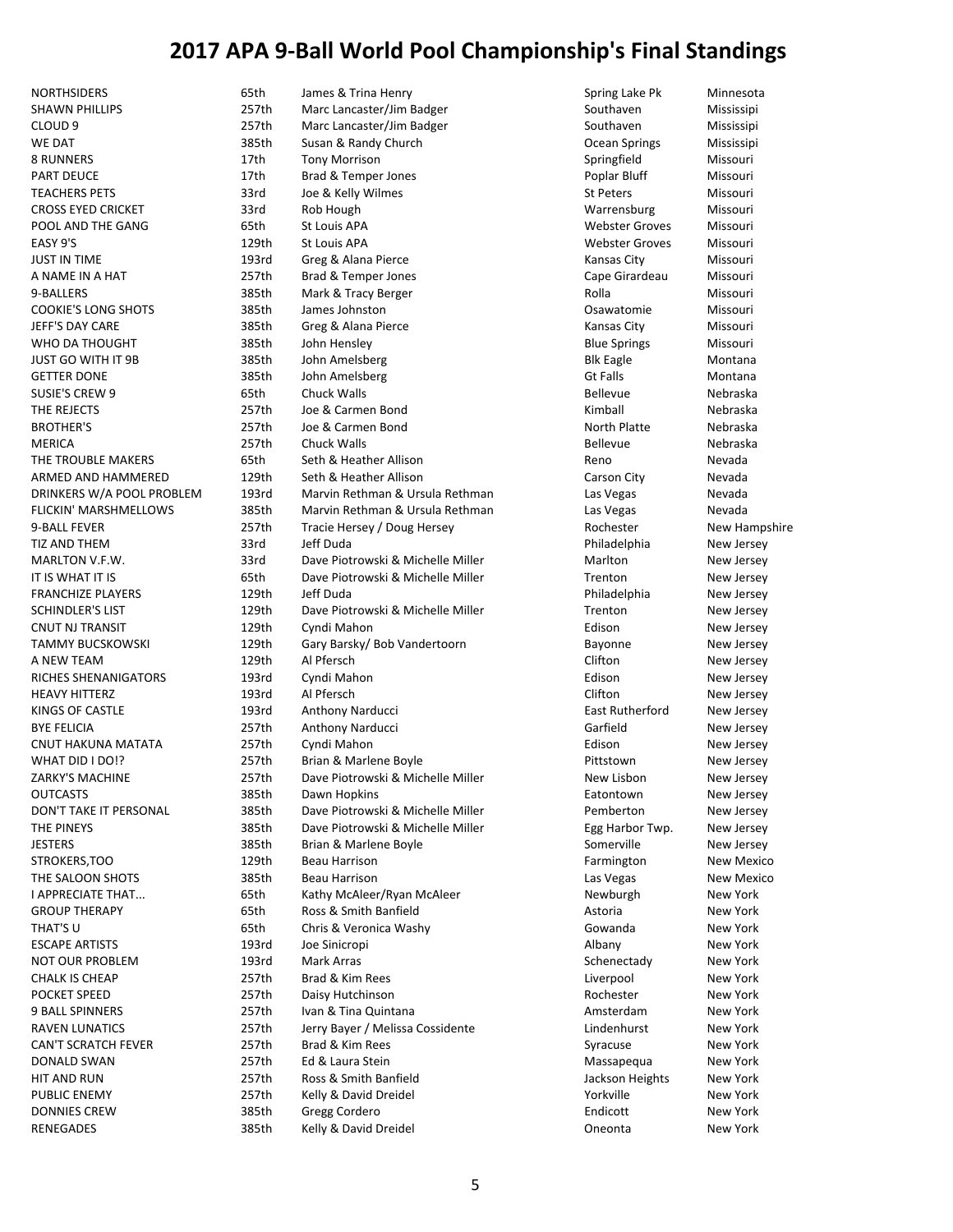WHATEVER! 1992 COMMATEVER! 385th Jerry Bayer / Melissa Cossidente Commack New York BATTERIES NOT INCLUDED 193rd Brian Flood 193rd Brian Flood St John's Newfoundland and Labrador OFF THE RAILS 9 257th Brian Flood St. John's Newfoundland and Labrador FLIP THE SWITCH 5th 5th Jason & Misty Dusel 6th Burlington Burlington North Carolina RATHER B LUCKY 17th KT Thompson Gastonia North Carolina THE SPECIAL PLACE 33rd Debbie Ritchotte/Danielle Ritchotte Mooresville North Carolina ANDREA MISKELL 33rd KT Thompson Gastonia North Carolina BILLIARD BARBARIANS **129th Bernie Condlin** Fayetteville Morth Carolina SURE SHOT 9'S 129th Michael Fuller **Communist Communist Communist Communist Communist Communist Communist Communist Communist Communist Communist Communist Communist Communist Communist Communist Communist Communist Commun** SIGMON'S GRILLERS **129th Debbie Ritchotte/Danielle Ritchotte 1200** Hickory North Carolina SUGAR YEARZ 193rd Don Ward Raleigh North Carolina ON MISTY'S DIME 257th Jason & Misty Dusel 250 April 2012 12:30 April 2012 12:30 April 2013 STILL REJECTED **257th KT Thompson** 257th Carolina Charlotte North Carolina MGHTY MRPHN FLWR ARRANGRS 257th Don Ward Cary Cary Cary North Carolina RACK'EM TIGHT **257th** Don Humphreys **New Bern** North Carolina BROWN'S BOMBERS **257th Don Ward Raleigh North Carolina** Raleigh North Carolina POUR DECISIONS **385th** Vicki Catalano **1996 120 Carolina** Arden North Carolina BALL DONT LIE **1985th Don Ward Communist Communist Communist Communist Communist Communist Communist Communist Communist Communist Communist Communist Communist Communist Communist Communist Communist Communist Communist C** BLUELINE KEVIN **17th** Bill Bagger **Cleveland** Ohio DEAN'S KICKERS 65th Jason Pugh Chester Ohio THE MISSING PIECE **129th** Bernie & Nouhad Pavlock **East Liverpool** Ohio APPLE PIE 9 193rd Bernie & Nouhad Pavlock 1930 Cowellville Chio FRANK CALL 257th Bernie & Nouhad Pavlock Lowellville Ohio NO FIVE‐O 257th Brian & Pat Mosko Windham Ohio MISFITS 9 385th Bernie & Nouhad Pavlock Warren Ohio CHARLIES HUSTLERS 9 385th Ernie & Laura Byrd Sharonville Ohio SAX 5TH AVENUE 385th Ken Caligiuri Findlay Ohio DIAMOND CUTTERS 385th Richard & Nancy Whaley Lewis Center Ohio RED DIRT RELOADED **193rd** Ezra Davis & Adriene Davis Lawton Lawton Cklahoma THE ODD BALLS 257th Judy Duncan Okla. City Oklahoma THE WRECKING CREW **257th** Ezra Davis & Adriene Davis Camera Care Lawton Change Change USUAL SUSPECTS 385th Judy Duncan Okla. City Oklahoma SOME PEOPLES KIDS **385th** Judy Duncan **1988** Judy Duncan Midwest City Oklahoma 9‐BALL BOMBERS 3rd Gerrit Boeve Sudbury Ontario THE RAY JAYS **33**rd Dennis McDonald **1988 Contact Account Contact Ontario** Ontario BLONDIE'S 65th Gerrit Boeve **Example 20 State Adda**tional BLONDIE'S **Contarion** STICKEMS 129th Carvel & Lorna Brown Brantford Ontario SUPER AWESOME! 193rd Craig Misener and the Barrie Barrie Chatario THE PRODIGALS 193rd Mike Romita Mississauga Ontario WRECK IT RALPH **257th Gordon & Cherylee Fessenden** Waterloo Materloo Ontario I SMELL A RACK 257th Mike Romita Mississauga Ontario THE POLAR BEAR SHOOTERS 257th Wayne Small/Sean Guernsey Whitby Ontario TONY'S SHARKS 9 385th Gordon & Cherylee Fessenden Guelph Guelph Chario 89ERS 685th Dennis McDonald Burlington Burlington Ontario MONEY IN THE BANK 33rd Merle & Boomer Humphreys Fortland Dregon POOL BALL WIZARDS **65th** Merle & Boomer Humphreys **Communication Communication** Oregon City Oregon CITY HUNTERS 9 129th Merle & Boomer Humphreys Portland Portland Oregon HIGH KICKS 193rd Merle & Boomer Humphreys Oregon City Oregon WOLF PACK 1930 193rd Merle & Boomer Humphreys The Portland Cregon LESS TALK - MORE CHALK **257th** Randee Lee **Communist Communist Communist Communist Communist Communist Communist Communist Communist Communist Communist Communist Communist Communist Communist Communist Communist Communist** KILLER BEEZ 257th Steve Del Rosso Bend Oregon THE HIT SQUAD 257th Merle & Boomer Humphreys Portland Oregon GUARDIANS OF THE 9 385th Jason & Deanna Hunt-Sherman Medford Medford Oregon CHAINBOUND POCKETS 385th Randee Lee **Dallas** Dallas Oregon RELEASE THE CRACKIN' **385th** Randee Lee **CRACKIN** Reizer Cregon BACK NINE THE SECONDUCT SERVILLE STATES OF MICHAEL BOYLE WORK WEST WESCOSVIlle The Pennsylvania BREAK-O-HOLICS **65th Dan Simning / Rob & Jen Miller** Waynesboro Pennsylvania NORTH IRWIN NINERS 65th Chuck & Kim Zerebnick North Irwin Pennsylvania MURPHYS REJECTS **65th** Rob Peuplie/Mark Mandic **Research Accord Pennsylvania** Pennsylvania BANGERS AND MASH 129th Alex Holtzman 129th Accono Summit Pennsylvania FOREST'S RUNNERS **129th** Chuck & Kim Zerebnick Mount Pleasant Pennsylvania PLAUSIBLE DENIABILITY **193rd** Walter & Alix Jarrett **Network Construent Construent Pennsylvania** OHL LOTTA FUN 193rd Alex Holtzman Tamaqua Pennsylvania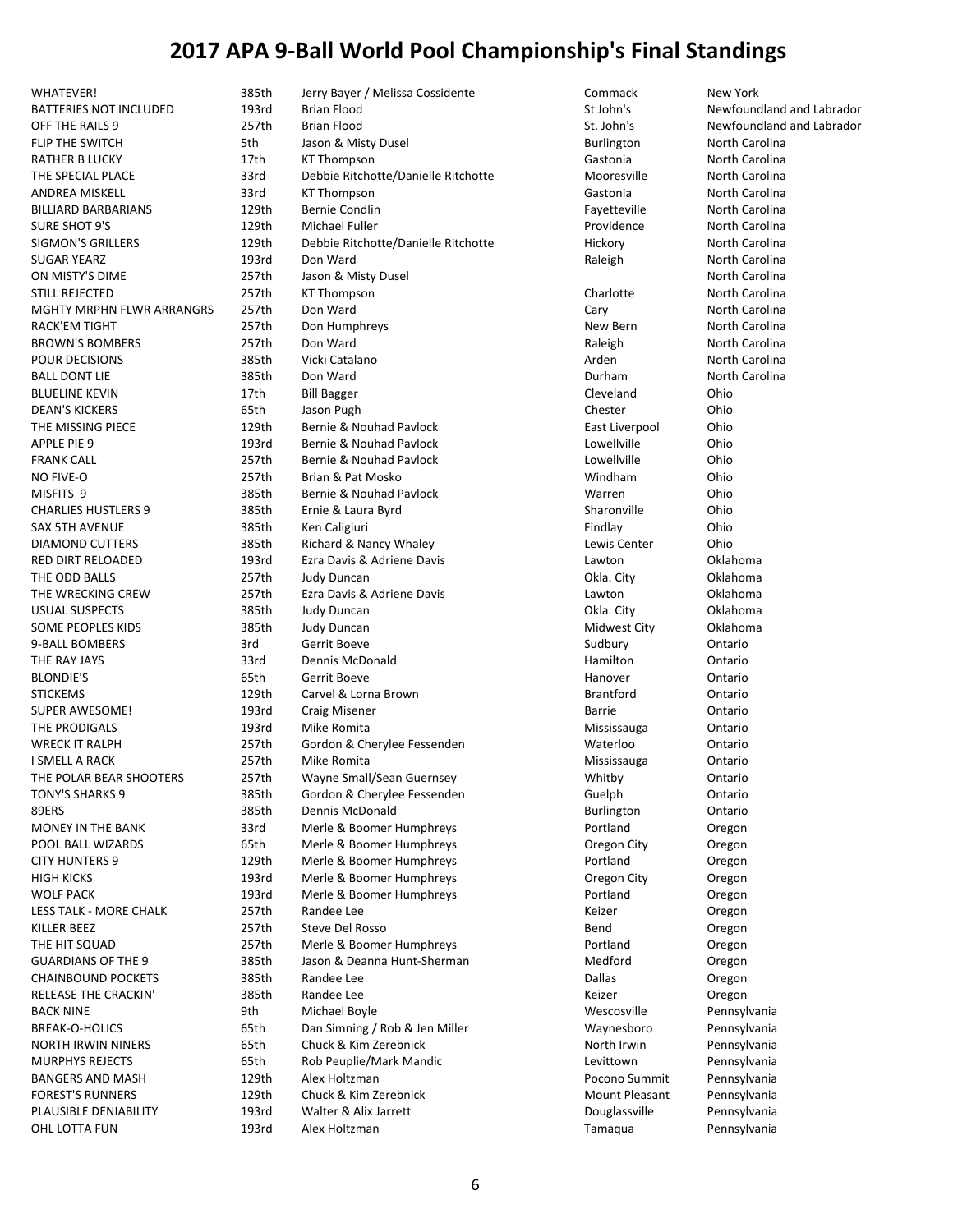CELLAR DWELLERS **193rd** Rob Peuplie/Mark Mandic **Lansdale** Pennsylvania PEEK‐A‐BOO 193rd Dan Simning / Rob & Jen Miller Waynesboro Pennsylvania CRASH TEST DUMMIES 9 193rd Michael Boyle Northampton Pennsylvania BAD ENGLISH 257th Rob Peuplie/Mark Mandic Feasterville Pennsylvania QUICK & EASY 257th Dan Simning / Rob & Jen Miller Etters Pennsylvania 2 IN THE POCKET 257th Rob Peuplie/Mark Mandic 2000 Hilltown Pennsylvania KEEP IT ROLLIN' 
SASSED AND PEUPLIE/Mark Mandic Contact Morrisville Pennsylvania LEGION HILLBILLIES **1996 1898** 385th Walter & Alix Jarrett **Hamburg** Hamburg Pennsylvania SONS OF BOBBIE'S SALL ASS AND A SESSENT Mark Kasiorek Sharon Sharon Sharon Pennsylvania THE FOXXHOLE 2 385th David Hanna McDonald Pennsylvania OUTLAWS **1985 1988 1988 1988 1988 1988 1988 1988 1998 1998 1998 1999 1999 1999 1999 1999 1999 1999 1999 1999 1999 1999 1999 1999 1999 1999 1999 1999 1999 1999 199** 19TH HOLE III 385th Corey Mason Beaver Falls Pennsylvania MISFITS 385th Denise Ross 385th Denise Ross 385th Denise Ross and Morgantown Pennsylvania EYE OF THE TIGER **EXECUTE:** 385th Corey Mason Convert Conway Conway Pennsylvania MILADY'S 33rd Paul‐Andre Audet Quebec LES HUSKIES 193rd Pascal Guimond St‐Hyacinthe Quebec VOLCANO 385th Paul-Andre Audet Communications of the Cuebec 8 EM UP 17th Scott Bates/Stephanie Bates Contract Ladson South Carolina MOONSHINERS 33rd Richard & Regina Johnson Coward South Carolina SHOOT 2 THRILL 65th Billy Sweat West Columbia South Carolina SUDS BUDS (9) 65th Tim & Linda Morton 65th Gaffney South Carolina STR8 OUTTAMONCKSCORNER 129th Scott Bates/Stephanie Bates Ladson Ladson South Carolina CUTTERS 129th Scott Bates/Stephanie Bates Ladson South Carolina SHARP SHOOTERS **129th Ewa & Mitch Laurance/ Nikki & Toby Graham** Myrtle Beach South Carolina MONEY SHOTS 193rd Scott Bates/Stephanie Bates NGharleston South Carolina POOLTERGEIST 257th Ewa & Mitch Laurance/ Nikki & Toby Graham Myrtle Beach South Carolina EXCUSES ABUNDANT 257th Scott Bates/Stephanie Bates Charleston South Carolina 9 HIGH BALLERS **257th Tim & Linda Morton** Spartanburg South Carolina Spartanburg South Carolina JONATHAN GRIFFIN 257th Billy Sweat Columbia South Carolina COMBOBR8ERS 385th Billy Sweat Blythewood South Carolina COUNTRY CLUBBERS 385th Tim & Linda Morton Inman Inman South Carolina SHOOT EM UP 385th Scott Bates/Stephanie Bates oaktie oaktie South Carolina OUTSIDERS **385th Scott Bates/Stephanie Bates** Summerville South Carolina 385th Scott Bates/Stephanie Bates Summerville DO SUMTHIN KOOL **129th** Jim Geiszler South Dakota Sioux Falls South Dakota SHARK BAIT 33rd Justin Bledsoe Johnson City Tennessee BLIND SQUIRRELS **65th** Ken Stapp Smyrna Smyrna Tennessee POOLIGANS 129th Valerie Reagan 129th Valerie Reagan Chattanooga Tennessee NIGHT SHIFT 193rd Ken Stapp Smyrna Tennessee TNT 9 385th Paul Baird & Elizabeth McWhirter Chronoville Knoxville Tennessee RUNNING RACK'S **17th** Steve & Tammie McBay **Arlington** Arlington Texas CRAZY AZYN'S CRAZY AZYN'S 33rd Andrus Granger and the Port Arthur Texas 9 BALL JUNKIES **1988** CHA States 233rd Les & Francee Moore 6 Australian Fort Worth Texas UNPREDICTABLES **33rd Bobbie Blanchard/Cuong Nguyen** Houston Texas JUST STROKIN' 
STARD AND HER ALL TO LES & Francee Moore

THE ARROR STARD TO THE SARD TEXAS OVER CUT **1.23** CUT 33rd James Garrett/Betty & Grady Dunagan Austin Texas BIG TYME MISFITS **SUIT ASSESS** 65th Roger Schuett Spring Spring Spring Texas THE RIVIERA **65th** James Garrett/Betty & Grady Dunagan Austin Texas SHOT CALLERS 65th Tony Walker Houston Texas CHEEZE IT !! 65th Gary & Karen Wright CHEEZE IT !! Lubbock Texas BALL N HAND **65th** Allison & David Miller Allison & David Miller **Lancaster** Texas SHOTS N' SHAPE 9 65th John Ervin The Channel True Texas Texas COWBOYS 65th Scott & Karen Racy Kerrville Texas HOLD IT DOWN / DISQUALIFIED 65th Bobbie Blanchard/Cuong Nguyen Stafford Texas THE CHALKING DEAD **65th** Steve & Tammie McBay **Arlington** Arlington Texas SLIX STIX 129th Derriel Smith Sulla Propose and Abilene Texas LIFE'S A PEACH 129th Robert Santana Lewisville Texas THE ORANGE CRUSH 129th James Garrett/Betty & Grady Dunagan Austin Texas CUEICIDE SQUAD 9 193rd Les & Francee Moore 1930 1997 Hurst Hurst Texas THE EYE IN TEAM 193rd Shannon & Nikki Brown Texas Richardson Texas KROK'S THEORY **193rd** Scott & Karen Racy **San Antonio** Texas EDDIE'S HUSTLERS **193rd** Erin Lacy **193rd Example 2008** McAllen Texas LUCKY STRIKE 193rd Scott & Karen Racy 1937 San Antonio Texas RACKLESS BEHAVIOR **193rd** Shawn Rutledge Shawn Rutledge San Marcos Texas